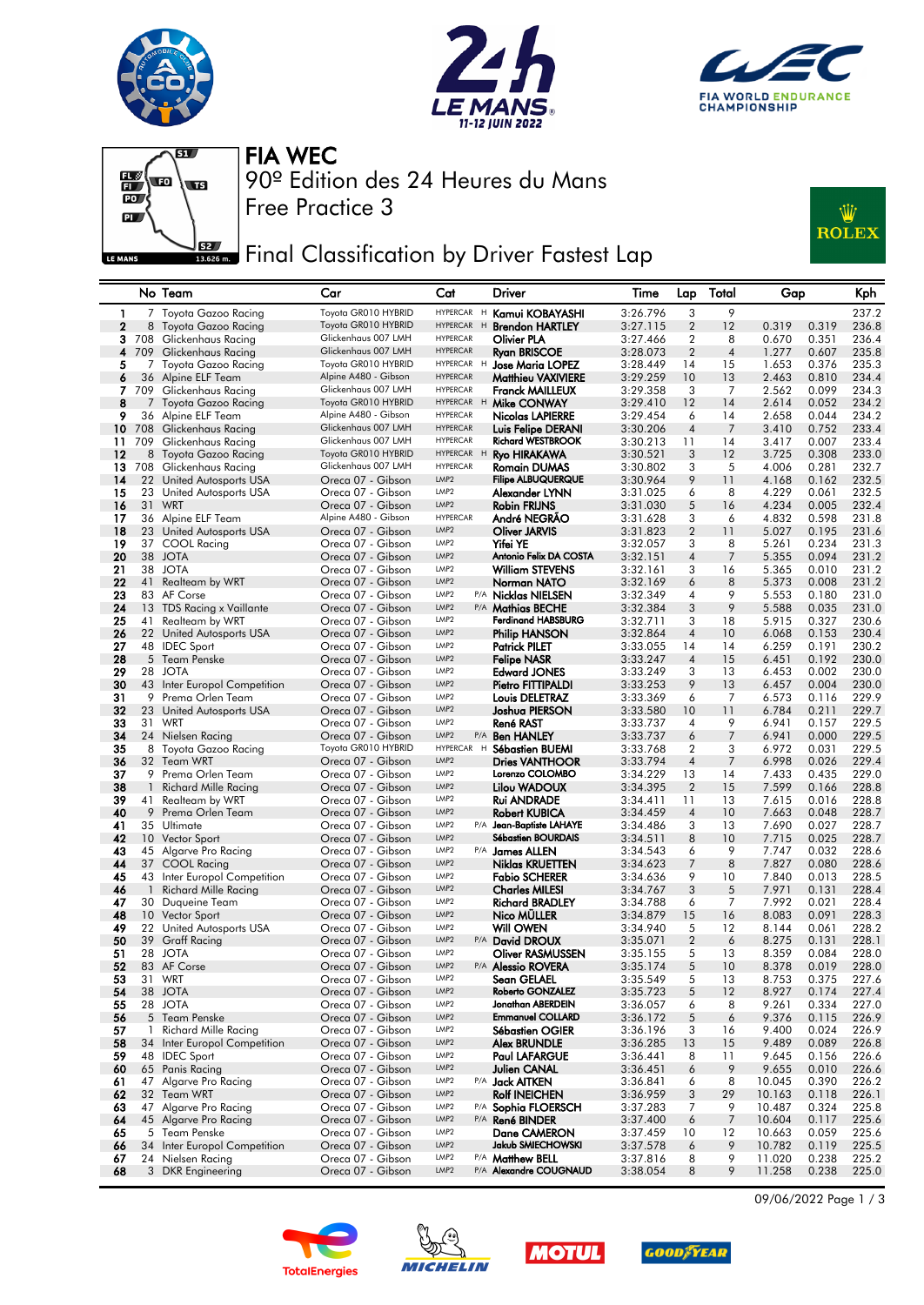







Free Practice 3 90º Edition des 24 Heures du Mans FIA WEC

## **JER** Final Classification by Driver Fastest Lap



|            |     | No Team                                     | Car                                             | Cat                                  | Driver                                                     | Time                 | Lap                 | Total               | Gap              | Kph                              |
|------------|-----|---------------------------------------------|-------------------------------------------------|--------------------------------------|------------------------------------------------------------|----------------------|---------------------|---------------------|------------------|----------------------------------|
| 69         |     | 10 Vector Sport                             | Oreca 07 - Gibson                               | LMP2                                 | <b>Ryan CULLEN</b>                                         | 3:38.530             | 6                   | 7                   | 11.734           | 224.5<br>0.476                   |
| 70         |     | 48 IDEC Sport                               | Oreca 07 - Gibson                               | LMP <sub>2</sub>                     | Paul Loup CHATIN                                           | 3:38.726             | 3                   | 8                   | 11.930           | 0.196<br>224.3                   |
| 71         |     | 47 Algarve Pro Racing                       | Oreca 07 - Gibson                               | LMP <sub>2</sub>                     | P/A John FALB                                              | 3:38.863             | 5                   | 18                  | 12.067           | 0.137<br>224.1                   |
| 72         | 27  | CD Sport                                    | Ligier JSP217 - Gibson                          | LMP <sub>2</sub>                     | P/A Steven PALETTE                                         | 3:39.056             | $\overline{2}$      | 10                  | 12.260           | 223.9<br>0.193                   |
| 73<br>74   |     | 35 Ultimate                                 | Oreca 07 - Gibson<br>Oreca 07 - Gibson          | LMP <sub>2</sub><br>LMP <sub>2</sub> | <sup>P/A</sup> <b>Matthieu LAHAYE</b><br>Esteban GUTIERREZ | 3:39.146<br>3:39.420 | 2<br>7              | 7<br>9              | 12.350<br>12.624 | 223.8<br>0.090<br>0.274<br>223.6 |
| 75         |     | 34 Inter Europol Competition<br>35 Ultimate | Oreca 07 - Gibson                               | LMP2                                 | P/A François HERIAU                                        | 3:39.997             | 11                  | 19                  | 13.201           | 0.577<br>223.0                   |
| 76         |     | 24 Nielsen Racing                           | Oreca 07 - Gibson                               | LMP <sub>2</sub>                     | P/A Rodrigo SALES                                          | 3:40.466             | 6                   | 16                  | 13.670           | 0.469<br>222.5                   |
| 77         | 39  | <b>Graff Racing</b>                         | Oreca 07 - Gibson                               | LMP2                                 | P/A Eric TROUILLET                                         | 3:41.038             | 7                   | 9                   | 14.242           | 0.572<br>221.9                   |
| 78         |     | 13 TDS Racing x Vaillante                   | Oreca 07 - Gibson                               | LMP <sub>2</sub>                     | P/A Philippe CIMADOMO                                      | 3:42.168             | $\overline{2}$      | 12                  | 15.372           | 1.130<br>220.8                   |
| 79         | 3   | <b>DKR</b> Engineering                      | Oreca 07 - Gibson                               | LMP2                                 | P/A Jean GLORIEUX                                          | 3:43.001             | 5                   | 6                   | 16.205           | 0.833<br>220.0                   |
| 80         |     | 27 CD Sport                                 | Ligier JSP217 - Gibson                          | LMP <sub>2</sub>                     | P/A Christophe CRESP                                       | 3:44.712             | 13                  | 16                  | 17.916           | 1.711<br>218.3                   |
| 81         |     | 44 ARC Bratislava                           | Oreca 07 - Gibson                               | LMP <sub>2</sub>                     | P/A Miroslav KONOPKA                                       | 3:47.210             | 12                  | 15                  | 20.414           | 2.498<br>215.9                   |
| 82         |     | 45 Algarve Pro Racing                       | Oreca 07 - Gibson                               | LMP <sub>2</sub>                     | P/A Steven THOMAS                                          | 3:47.925             | $\overline{4}$      | 8                   | 21.129           | 215.2<br>0.715                   |
| 83         |     | 27 CD Sport                                 | Ligier JSP217 - Gibson                          | LMP2                                 | P/A Michael JENSEN                                         | 3:51.435             | 6                   | 7                   | 24.639           | 3.510<br>212.0                   |
| 84         | 64  | Corvette Racing                             | Chevrolet Corvette C8.R<br>Porsche 911 RSR - 19 | <b>LMGTE Pro</b><br><b>LMGTE Pro</b> | Nick TANDY                                                 | 3:52.307             | 4                   | 15                  | 25.511           | 211.2<br>0.872                   |
| 85<br>86   | 91  | Porsche GT Team<br>63 Corvette Racing       | Chevrolet Corvette C8.R                         | LMGTE Pro                            | Richard LIETZ<br>Antonio GARCIA                            | 3:52.787<br>3:52.824 | 2<br>9              | 16<br>11            | 25.991<br>26.028 | 0.480<br>210.7<br>0.037<br>210.7 |
| 87         |     | 92 Porsche GT Team                          | Porsche 911 RSR - 19                            | <b>LMGTE Pro</b>                     | Michael CHRISTENSEN                                        | 3:52.898             | 4                   | 21                  | 26.102           | 0.074<br>210.6                   |
| 88         |     | 63 Corvette Racing                          | Chevrolet Corvette C8.R                         | <b>LMGTE Pro</b>                     | Jordan TAYLOR                                              | 3:53.145             | 4                   | 17                  | 26.349           | 0.247<br>210.4                   |
| 89         | 91  | Porsche GT Team                             | Porsche 911 RSR - 19                            | <b>LMGTE Pro</b>                     | Gianmaria BRUNI                                            | 3:53.284             | 2                   | 16                  | 26.488           | 0.139<br>210.3                   |
| 90         |     | 92 Porsche GT Team                          | Porsche 911 RSR - 19                            | <b>LMGTE Pro</b>                     | <b>Laurens VANTHOOR</b>                                    | 3:53.340             | 4                   | 6                   | 26.544           | 210.2<br>0.056                   |
| 91         |     | 52 AF Corse                                 | Ferrari 488 GTE Evo                             | <b>LMGTE Pro</b>                     | Antonio FUOCO                                              | 3:53.368             | 7                   | 9                   | 26.572           | 0.028<br>210.2                   |
| 92         |     | 52 AF Corse                                 | Ferrari 488 GTE Evo                             | <b>LMGTE Pro</b>                     | Miguel MOLINA                                              | 3:54.035             | 3                   | 13                  | 27.239           | 209.6<br>0.667                   |
| 93         |     | 51 AF Corse                                 | Ferrari 488 GTE Evo                             | <b>LMGTE Pro</b>                     | James CALADO                                               | 3:54.249             | 6                   | 11                  | 27.453           | 0.214<br>209.4                   |
| 94         |     | 46 Team Project 1                           | Porsche 911 RSR - 19                            | <b>LMGTE Am</b>                      | <b>Mikkel PEDERSEN</b>                                     | 3:54.386             | 13                  | 14                  | 27.590           | 0.137<br>209.3                   |
| 95         |     | 33 TF Sport                                 | Aston Martin VANTAGE AMR                        | <b>LMGTE Am</b>                      | <b>Henrique CHAVES</b>                                     | 3:54.618             | 2                   | 12                  | 27.822           | 0.232<br>209.1                   |
| 96         |     | 51 AF Corse                                 | Ferrari 488 GTE Evo                             | <b>LMGTE Pro</b>                     | Daniel SERRA                                               | 3:54.705             | 6                   | 7                   | 27.909           | 0.087<br>209.0                   |
| 97<br>98   |     | 64 Corvette Racing                          | Chevrolet Corvette C8.R<br>Ferrari 488 GTE Evo  | <b>LMGTE Pro</b><br><b>LMGTE Pro</b> | Alexander SIMS<br>Alessandro PIER GUIDI                    | 3:54.801<br>3:54.869 | 9<br>$\overline{2}$ | 10<br>13            | 28.005<br>28.073 | 0.096<br>208.9<br>208.9          |
| 99         | 99  | 51 AF Corse<br><b>Hardpoint Motorsport</b>  | Porsche 911 RSR - 19                            | <b>LMGTE Am</b>                      | <b>Alessio PICARIELLO</b>                                  | 3:54.906             | 2                   | 6                   | 28.110           | 0.068<br>0.037<br>208.8          |
| 100        |     | 98 Northwest AMR                            | Aston Martin VANTAGE AMR                        | LMGTE Am                             | David PITTARD                                              | 3:54.937             | 8                   | 9                   | 28.141           | 208.8<br>0.031                   |
| 101        |     | 52 AF Corse                                 | Ferrari 488 GTE Evo                             | <b>LMGTE Pro</b>                     | Davide RIGON                                               | 3:55.039             | 9                   | 10                  | 28.243           | 0.102<br>208.7                   |
| 102        | 77  | Dempsey - Proton Racing                     | Porsche 911 RSR - 19                            | LMGTE Am                             | Sebastian PRIAULX                                          | 3:55.164             | 5                   | 12                  | 28.368           | 0.125<br>208.6                   |
| 103        |     | 92 Porsche GT Team                          | Porsche 911 RSR - 19                            | <b>LMGTE Pro</b>                     | Kevin ESTRE                                                | 3:55.188             | 2                   | 6                   | 28.392           | 0.024<br>208.6                   |
| 104        | 77  | Dempsey - Proton Racing                     | Porsche 911 RSR - 19                            | <b>LMGTE Am</b>                      | <b>Harry TINCKNELL</b>                                     | 3:55.262             | $\overline{2}$      | 8                   | 28.466           | 208.5<br>0.074                   |
| 105        | 80  | Iron Lynx                                   | Ferrari 488 GTE Evo                             | <b>LMGTE Am</b>                      | Matteo CRESSONI                                            | 3:55.269             | 9                   | 11                  | 28.473           | 0.007<br>208.5                   |
| 106        |     | 21 AF Corse                                 | Ferrari 488 GTE Evo                             | LMGTE Am                             | <b>Toni VILANDER</b>                                       | 3:55.286             | 4                   | 6                   | 28.490           | 208.5<br>0.017                   |
| 107        | 88  | Dempsey - Proton Racing                     | Porsche 911 RSR - 19<br>Ferrari 488 GTE Evo     | LMGTE Am<br><b>LMGTE Am</b>          | Jan HEYLEN                                                 | 3:55.315             | 6                   | 7                   | 28.519           | 0.029<br>208.5                   |
| 108<br>109 |     | 61 AF Corse<br>61 AF Corse                  | Ferrari 488 GTE Evo                             | LMGTE Am                             | Louis PRETTE<br><b>Vincent ABRIL</b>                       | 3:55.397<br>3:55.515 | 15<br>6             | 17<br>7             | 28.601<br>28.719 | 0.082<br>208.4<br>0.118<br>208.3 |
| 110        | 71  | Spirit of Race                              | Ferrari 488 GTE Evo                             | LMGTE Am                             | Pierre RAGUES                                              | 3:55.531             | 8                   | 15                  | 28.735           | 0.016<br>208.3                   |
| 111        |     | 86 GR Racing                                | Porsche 911 RSR - 19                            | LMGTE Am                             | Riccardo PERA                                              | 3:55.575             | 11                  | 23                  | 28.779           | 0.044<br>208.2                   |
| 112        |     | 55 Spirit of Race                           | Ferrari 488 GTE Evo                             | LMGTE Am                             | David PEREL                                                | 3:55.582             | 3                   | 12                  | 28.786           | 0.007<br>208.2                   |
| 113        | 85  | <b>Iron Dames</b>                           | Ferrari 488 GTE Evo                             | LMGTE Am                             | Michelle GATTING                                           | 3:55.629             | 13                  | 14                  | 28.833           | 0.047<br>208.2                   |
| 114        | 99  | <b>Hardpoint Motorsport</b>                 | Porsche 911 RSR - 19                            | LMGTE Am                             | Martin RUMP                                                | 3:55.641             | 12                  | 13                  | 28.845           | 0.012<br>208.2                   |
| 115        |     | 54 AF Corse                                 | Ferrari 488 GTE Evo                             | LMGTE Am                             | Francesco CASTELLACCI                                      | 3:55.658             | 11                  | 14                  | 28.862           | 0.017<br>208.2                   |
| 116        | 777 | D'Station Racing                            | Aston Martin VANTAGE AMR                        | <b>LMGTE Am</b>                      | Tomonobu FUJII                                             | 3:55.659             | 4                   | 8                   | 28.863           | 208.2<br>0.001                   |
| 117        |     | 46 Team Project 1                           | Porsche 911 RSR - 19                            | LMGTE Am                             | Matteo CAIROLI                                             | 3:55.738             | 2                   | 5                   | 28.942           | 0.079<br>208.1                   |
| 118        |     | 60 Iron Lynx                                | Ferrari 488 GTE Evo<br>Porsche 911 RSR - 19     | LMGTE Am<br>LMGTE Am                 | Alessandro BALZAN                                          | 3:55.764             | 4                   | 9                   | 28.968<br>29.006 | 0.026<br>208.1                   |
| 119<br>120 | 88  | Dempsey - Proton Racing<br>60 Iron Lynx     | Ferrari 488 GTE Evo                             | LMGTE Am                             | Maxwell ROOT<br>Raffaele GIAMMARIA                         | 3:55.802<br>3:55.819 | 3<br>3              | 9<br>$\overline{7}$ | 29.023           | 0.038<br>208.0<br>208.0<br>0.017 |
| 121        |     | 59 Inception Racing                         | Ferrari 488 GTE Evo                             | LMGTE Am                             | <b>Côme LEDOGAR</b>                                        | 3:55.882             | 5                   | У                   | 29.086           | 208.0<br>0.063                   |
| 122        |     | 80 Iron Lynx                                | Ferrari 488 GTE Evo                             | LMGTE Am                             | Richard HEISTAND                                           | 3:56.019             | 6                   | 12                  | 29.223           | 0.137<br>207.8                   |
| 123        | 93  | Proton Competition                          | Porsche 911 RSR - 19                            | LMGTE Am                             | Zacharie ROBICHON                                          | 3:56.039             | 3                   | 5                   | 29.243           | 0.020<br>207.8                   |
| 124        |     | 79 WeatherTech Racing                       | Porsche 911 RSR - 19                            | <b>LMGTE Am</b>                      | Julien ANDLAUER                                            | 3:56.201             | 7                   | 15                  | 29.405           | 0.162<br>207.7                   |
| 125        | 777 | <b>D'Station Racing</b>                     | Aston Martin VANTAGE AMR                        | LMGTE Am                             | Charles FAGG                                               | 3:56.222             | 9                   | 10                  | 29.426           | 0.021<br>207.7                   |
| 126        | 57  | Kessel Racing                               | Ferrari 488 GTE Evo                             | LMGTE Am                             | Mikkel JENSEN                                              | 3:56.257             | $\overline{c}$      | 9                   | 29.461           | 207.6<br>0.035                   |
| 127        |     | 98 Northwest AMR                            | Aston Martin VANTAGE AMR                        | LMGTE Am                             | Nicki THIIM                                                | 3:56.497             | 2                   | 7                   | 29.701           | 0.240<br>207.4                   |
| 128        |     | 33 TF Sport                                 | Aston Martin VANTAGE AMR                        | LMGTE Am                             | Marco SØRENSEN                                             | 3:56.732             | 10                  | 11                  | 29.936           | 0.235<br>207.2                   |
| 129        |     | 56 Team Project 1                           | Porsche 911 RSR - 19                            | LMGTE Am                             | Brendan IRIBE                                              | 3:56.792             | 20                  | 22                  | 29.996           | 0.060<br>207.2                   |
| 130        |     | 85 Iron Dames                               | Ferrari 488 GTE Evo<br>Ferrari 488 GTE Evo      | LMGTE Am<br>LMGTE Am                 | Rahel FREY<br><b>Conrad GRUNEWALD</b>                      | 3:56.844             | 10                  | 13                  | 30.048           | 207.1<br>0.052                   |
| 131<br>132 |     | 61 AF Corse<br>75 Iron Lynx                 | Ferrari 488 GTE Evo                             | LMGTE Am                             | Nicolas VARRONE                                            | 3:56.888<br>3:56.893 | 11<br>8             | 12<br>12            | 30.092<br>30.097 | 0.044<br>207.1<br>207.1<br>0.005 |
| 133        |     | 86 GR Racing                                | Porsche 911 RSR - 19                            | LMGTE Am                             | Benjamin BARKER                                            | 3:56.907             | 2                   | 3                   | 30.111           | 0.014<br>207.1                   |
| 134        |     | 79 WeatherTech Racing                       | Porsche 911 RSR - 19                            | LMGTE Am                             | Cooper MACNEIL                                             | 3:57.487             | 13                  | 15                  | 30.691           | 206.6<br>0.580                   |
| 135        |     | 66 JMW Motorsport                           | Ferrari 488 GTE Evo                             | LMGTE Am                             | Renger VAN DER ZANDE                                       | 3:57.696             | 7                   | 11                  | 30.900           | 0.209<br>206.4                   |
| 136        |     | 57 Kessel Racing                            | Ferrari 488 GTE Evo                             | LMGTE Am                             | <b>Frederik SCHANDORFF</b>                                 | 3:57.924             | $\sqrt{4}$          | 7                   | 31.128           | 0.228<br>206.2                   |









09/06/2022 Page 2 / 3